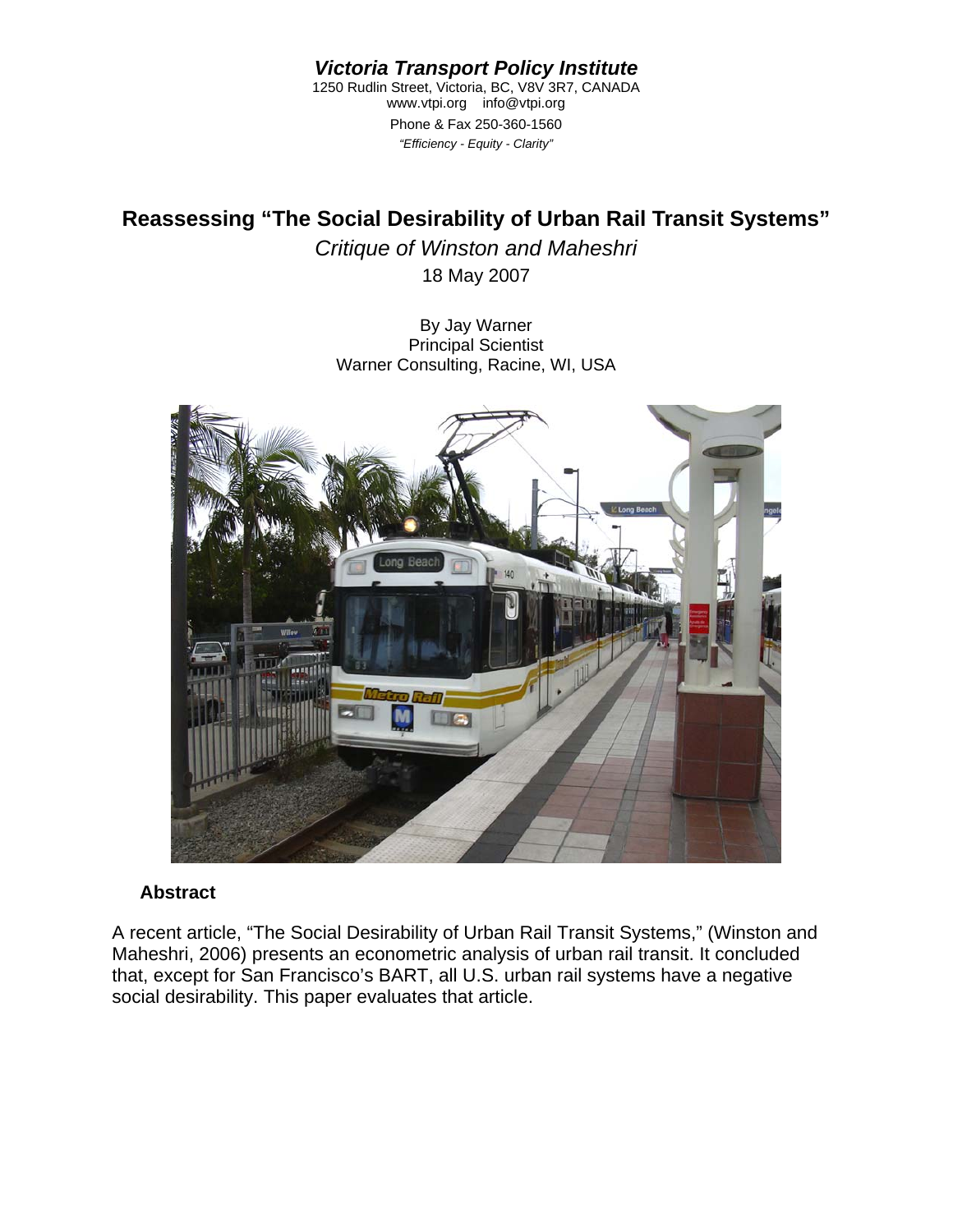## **The Article's Objective**

The intent of Winston and Maheshri's article is to estimate social welfare of urban transit based on demand for and cost of service. "Social welfare" is defined as benefits of urban transit less the cost of operating the trains, denominated in constant dollars. If the authors can build a reasonably accurate mathematical model, then decision makers could design systems with maximum social benefit.

The sample is from 1993 to 2000, and covers 25 urban transit systems active in that period, totaling 194 measurements. They use network complexity measures adapted from mapping theory as possible 'independent variable' parameters to account for ridership levels. The technical approach is fundamentally multiple regression analysis for both benefits and costs, which is quite suitable for this study. That is, they specify a number of possible independent variables, and then statistically analyze the data to determine which variables account for the "dependent variable," the ridership levels (a measure of benefits) and costs. When performed with care for the data structure (what statisticians call "the properties of the dataset,") this approach can lead to fascinating – even counter intuitive – conclusions. The book, *Freakonomics*, by Steven Levitt and Stephen Dubner, offers several successful analyses.

The paper specifically does not include commuter rail systems, which the authors define as those that bring people from suburbs to a major city. This paper does not include METRA in its calculations for Chicago, only CTA (Chicago Transit Authority). It may not include train travel from White Plains, or Westchester, into New York. Train travel from New Haven, Bridgeport or Stamford, all in CT, would be excluded by the definition of "commuter transit" used in this paper. Newark and New Brunswick, NJ could be included in the "Northern New Jersey" system, or one could be excluded as a "suburb."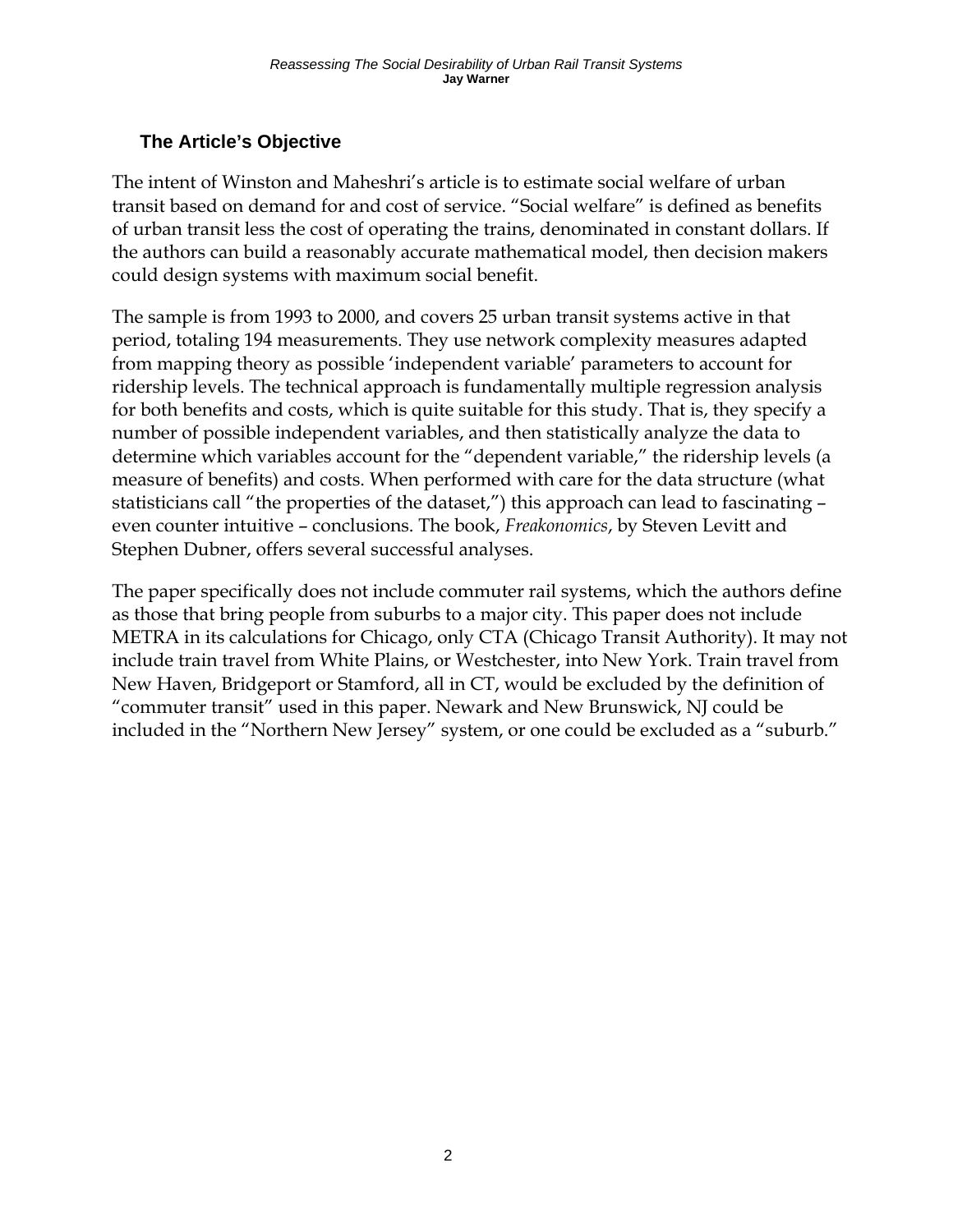## **Technical Analysis Critique**

The first analytic difficulty is with the structure of the data. This is a "natural" type of experiment, inasmuch as the data are selected from the population of running urban transit systems. Natural experiments are common in social science research. Analysis of natural experiments must be careful to assure that independent variables outside the study, or completely unmeasured variables, do not influence the results in strange ways.

To solve multiple regression equations there is a matrix of test conditions that is multiplied by its transpose, inverted, then multiplied by the transposed matrix to form a "solution" matrix. The data is well formed when the solution matrix is near an identity matrix (see Draper and St. John, 1975). Because this data is inherently not well formed, we cannot draw firm conclusions; the statistical calculations do not accommodate sizable deviations from their mathematical assumptions.

The authors cannot be criticized for poorly formed data - the data is what it is. The question here is how well the weak data was accommodated in the analysis.

## **Auto Correlation of Data**

The data for each system each year is quite similar to the year before; in other words, the data are auto correlated. We really don't have 194 independent data points, but 25. The mathematical analysis assumes that all the measurements are independent. Winston and Maheshri compensate for this assumption by using a Newey-West adjustment, the effect of which is to make the statistical error terms larger and more realistic, but we still have only 25 independent points.

## **Outlier - New York City (NYC)**

The authors point out that NYC has about two-thirds of all the riders. This could significantly skew the results - we are often comparing NYC with other cities.

The authors note that cities with larger populations tend to have more riders. A plot of number of riders vs. population would show that NYC was larger than any study unit on the population scale, and much larger on the rider mileage scale. Including NYC in this regression forces a result (number of riders depends on city population) that is only valid if all the other characteristics involving NYC are roughly equal to those of the other cities, or if the solution matrix has no large off-diagonal elements.

The authors observe that some NYC characteristics are different than other systems, and they perform some analyses on defined large systems to isolate the difference in coefficients. This further reduces the amount of data available to determine those coefficients. The reader has no way of evaluating the seriousness of outlier effects, and the authors do not discuss the issue.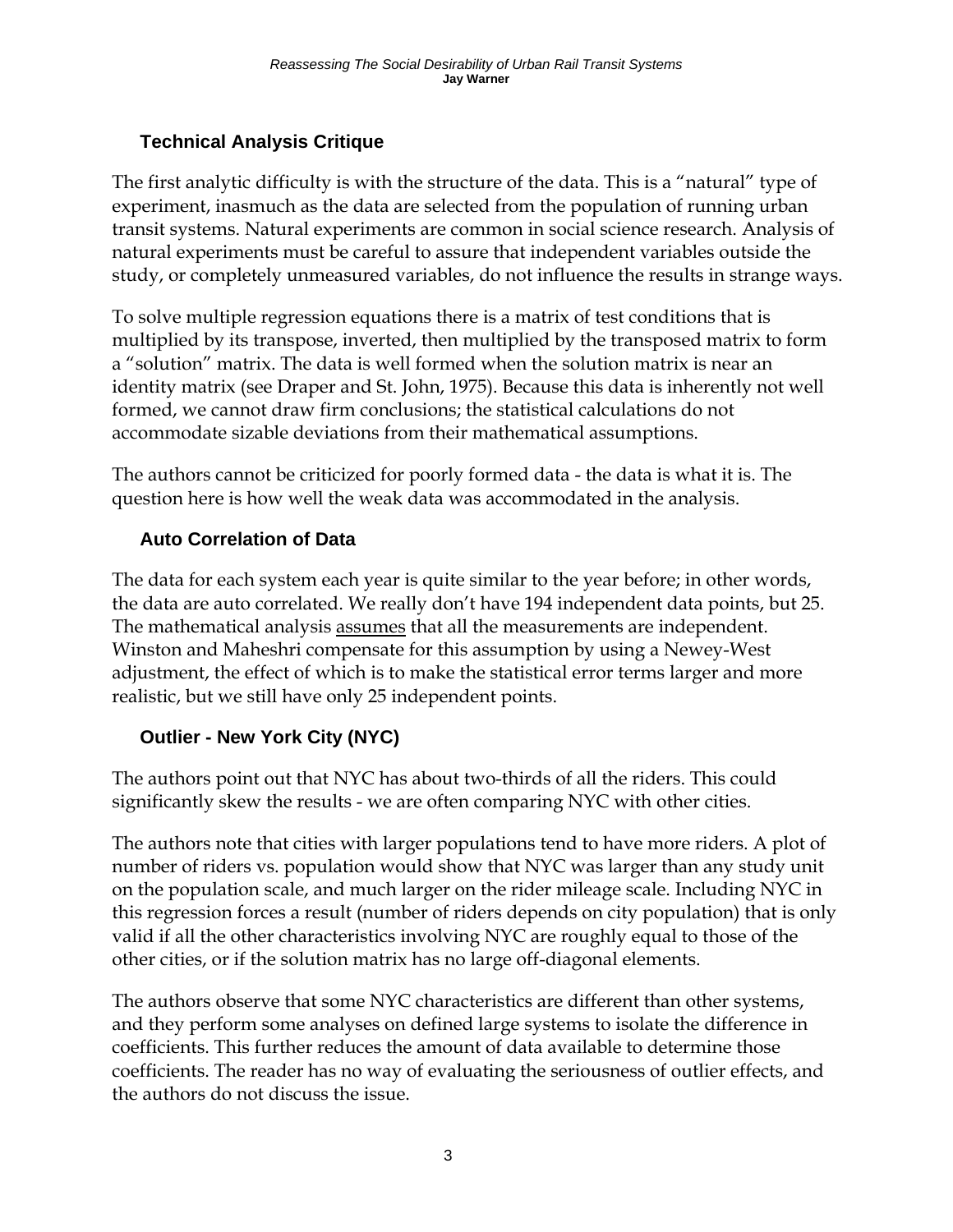## **Misleading Reliance On R2 - Goodness of Fit**

One thing about regression analysis is that there are *a lot* of pitfalls available to the analyst. For example, with n observations and n-1 explanatory, independent variables, then *all* the variation in the dependent variable is explained by the model and R2 is effectively 1 -- perfect. Unfortunately, this fully explained model does not predict the next time period, certainly not with absolute precision. The authors have 15 variables in the demand model, with at most 25 independent measurements. Calculations on selected "large" systems have eight. A year to year comparison of results in a stable system could estimate the statistical measurement error. This approach would be more realistic than claiming irrationally high R<sup>2</sup> values.

### **Over Fitting of Data**

When  $\mathbb{R}^2$  gets much closer to 1 than the original data precision would warrant, we have an 'over fit' situation. The model has a very small residual error, but it does not predict demand or costs for any time outside the study period. By finding correlations with many variables, it does not describe what actually is going on in the system of urban transit. The model cannot be used for decision-making. There are ways to avoid over fitting of data to make the model predictive within the precision of the source data. This paper apparently does not apply them.

#### **Why 99% Confidence Use?**

The model presumes that average fares will not depend on the ridership (i. e., they are "exogenous," or independent variables). This was evaluated using a Hausman test, and could not reject the assumption of exogenous "at a high level of confidence," footnoted as 99% confidence. This means that the authors will proceed as if the data was exogenous.

The level of confidence is a measure of the alpha risk - the chance of saying there is an effect, when there is none. As the level of confidence selected for the test increases toward 100% (absolute certainty), the alpha risk drops toward 0. But concurrently the beta risk increases - the chance of concluding that there is no effect when an effect actually exists. The statistical test makes a trade-off between falsely proclaiming an effect, and falsely denying it. For most analyses where the consequences are not severe the confidence level is taken as 95%. In many social science studies a confidence level of 90% is used. If there is an effect in the data, we want to see and evaluate it. The analysts are wiling to risk that an effect is not there, in exchange for more frequently detecting less obvious effects.

As best I can assess from the information given in a footnote, the authors would reject the hypothesis of independence at the 92% confidence level. Considering the data involved, that's a pretty good indication that mathematically, average fares are driven by ridership, and thus, that the model includes internal complications. It could simply be that the random variation in sparse data leads to this relationship, but that alternative would raise other questions involving the validity of so many variables in the model.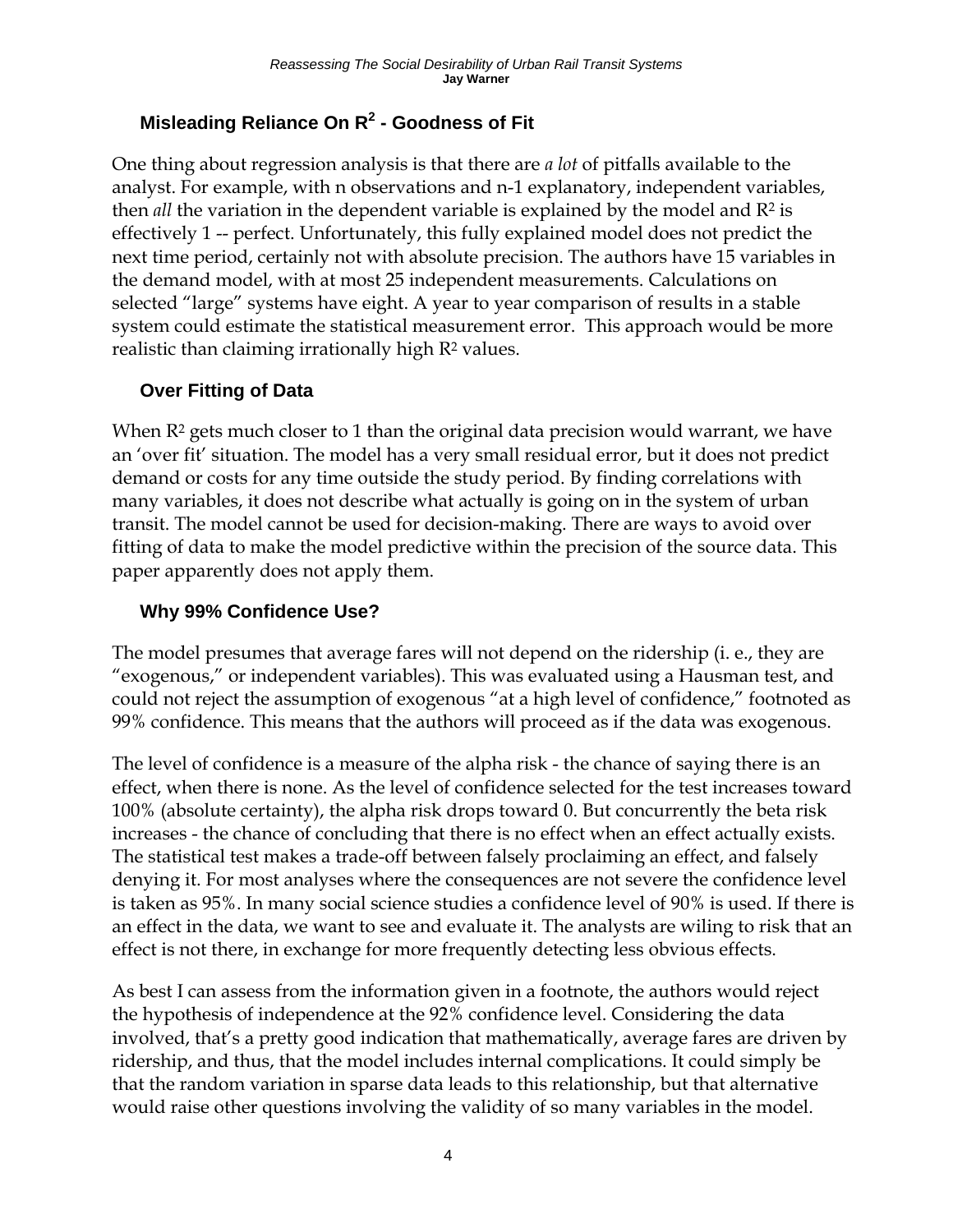### **Discussion**

The Victoria Transport Policy Institute ([www.vtpi.org](http://www.vtpi.org/)), has evaluated various papers claiming to demonstrate the economic failings of rail transit services. The table below summarizes analysis of impacts that are considered in conventional economic analysis. Conventional transport project evaluation tends to focus on certain direct impacts, such as traffic congestion and vehicle operating costs, but ignores other significant impacts, such as vehicle ownership and parking costs, and indirect impacts, such as induced travel effects (the additional surface street traffic congestion, accidents and pollution emissions caused by expanded highway capacity), and increased sprawl.

| rapie i<br><b>Impacts Considered and Overlooked (Litthan, 2005)</b>                                                                                                                                 |                                                                                                                                                                                                                                                                                   |
|-----------------------------------------------------------------------------------------------------------------------------------------------------------------------------------------------------|-----------------------------------------------------------------------------------------------------------------------------------------------------------------------------------------------------------------------------------------------------------------------------------|
| <b>Usually Considered</b>                                                                                                                                                                           | <b>Often Overlooked</b>                                                                                                                                                                                                                                                           |
| Financial costs to governments<br>Vehicle operating costs (fuel, tolls, tire<br>٠<br>wear)<br>Travel time (reduced congestion)<br>Per-mile crash risk<br>Project construction environmental impacts | Downstream congestion impacts<br>$\bullet$<br>Parking costs<br>٠<br>Vehicle ownership costs (depreciation, insurance, etc.)<br>٠<br>Impacts on non-motorized travel<br>Project construction traffic delays<br>Impacts of generated traffic<br>Indirect environmental impacts<br>٠ |
|                                                                                                                                                                                                     | Strategic land use impacts<br>Equity impacts<br>٠                                                                                                                                                                                                                                 |
|                                                                                                                                                                                                     | Per-capita crash risk<br>$\bullet$<br>Impacts on physical activity and public health                                                                                                                                                                                              |

#### *Table 1* **Impacts Considered and Overlooked** (Litman, 2005)

*This table shows which impacts are usually considered and overlooked in conventional transportation economic evaluation. Because critics generally overlook significant impacts hey tend to be undervalue transit improvements, particularly rail transit which attracts discretionary travelers and has significant land use impacts.* 

### Selective train type exclusions

By collecting train transportation - heavy and light rail but not commuter rail lines, the authors hope to come up with measures that apply across all systems. I believe they do not include bus transportation in the mix. Trains are part of a **multi-modal** mix of transportation methods. An analysis that excludes some significant mode will necessarily be incomplete, and may well miss the real explanations (and variables) for why people choose one mode of travel over another.

This exclusion of a major part of transit is roughly the same as looking at the social value of roadways in Wisconsin, without including the major interstate highways. Whatever the result, it would have no value to those planning roads and highways or those wrestling with paying for them.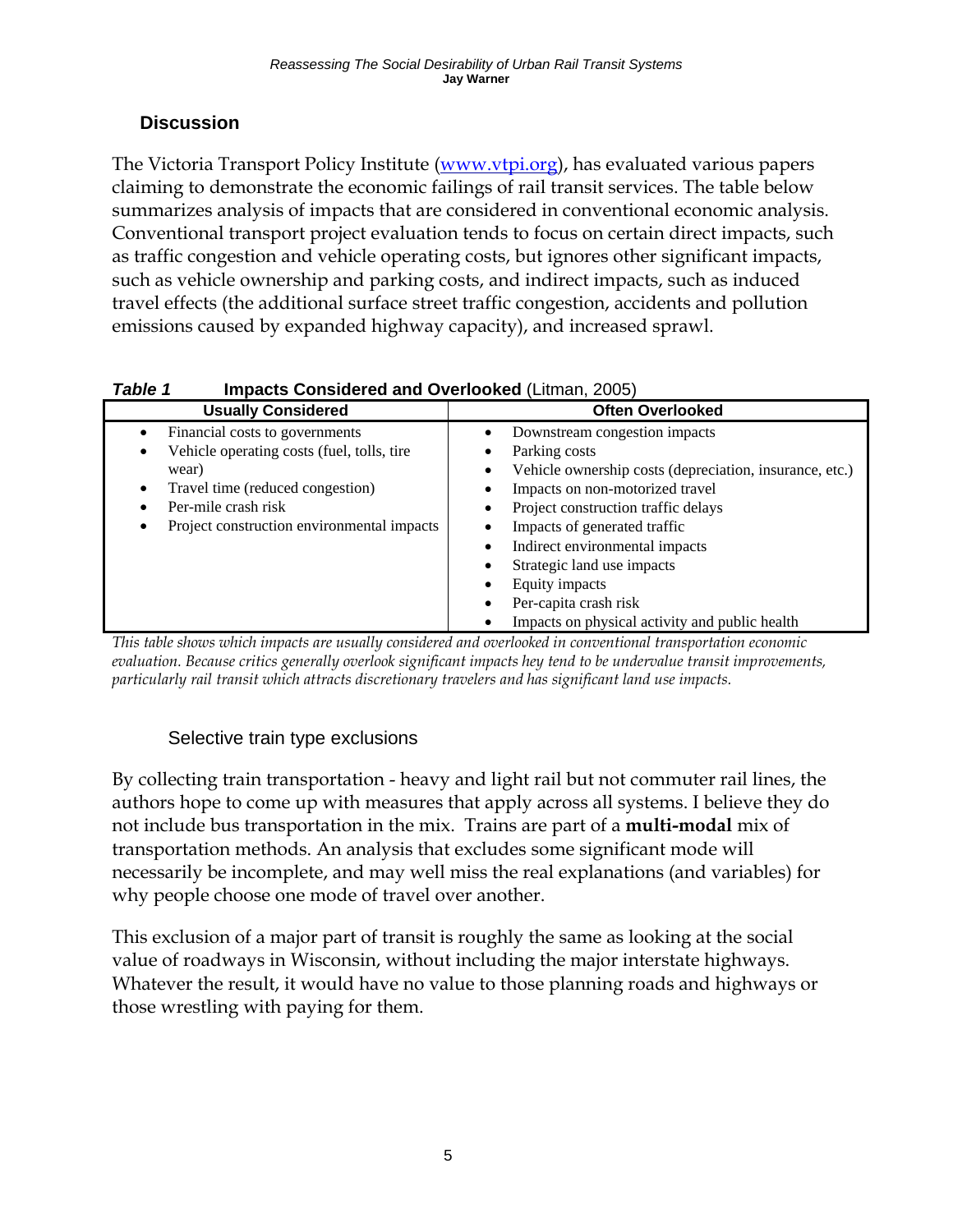#### Slanted argumentative statements

Winston and Maheshri's analysis is biased to favor automobile transportation over rail. They ignore roadway, parking facility and vehicle costs. Rail pollution reduction benefits are dismissed, although seemingly every possible source of pollution from train use is mentioned. Traffic accidents receive a cursory consideration, and mobility for non-drivers is ignored. The authors may claim that the accident costs are "internalized" by vehicle insurance, so any safety gains from trains are inconsequential, but many studies show that a significant portion of traffic risk is external (Vickrey, 1968; Edlin and Mandic, 2001). These dismissive entries detract from the rigor of the paper. When the authors include virtually superfluous comments, all disparaging train usage, I infer that they are not interested in a rigorous analysis, but want an excuse to slam rail transit systems.

I am a fan of mathematical models (see for example, Santell, Jung, and Warner, 1992). But every mathematical model must meet certain criteria to be useful. It must incorporate the major variables influencing the output, and it must predict rational outcomes for new conditions, or fit the known facts well. If the authors of this paper had concluded that their new model (involving map and topology theory) was an interesting idea, but didn't predict well, I would have no argument with the report.

The authors' model is over fitted, and cannot predict ridership in following years. The cost model neglects major transportation costs. The author's admit as much when they terminated sampling in 2000 on the grounds that the following years were "tumultuous." The next year included 9/11, which severely distorted NYC's ridership figures for reasons unrelated to model parameters. Following years saw relatively dramatic gasoline price volatility. If the cost of auto transportation was accurately included in the model, I am not sure why 2002 through 2005 were not included.

Ridership in the eight newest U.S. rail transit systems all exceeded their long term ridership projections. Six beat the 2010 or 2020 projections in 2006. Although this does not directly contradict Winston and Maheshri's analysis, because the model predicts passenger miles, not ridership, and some systems include commuter rail that was excluded from their study, it nonetheless, makes the model suspect as a predictor.

On Earth Day, 2007, Mayor Bloomberg of NYC announced a plan to reduce automobile traffic into the city with congestion pricing. A major justification is that there is not room in the city for additional parking, nor street space to move the cars around. This disconnect, between real-world transportation problem solving and Winston and Maheshri's recommendation to shut down urban transit illustrates how omitting critical factors can result in technical analysis that provides meaningless results. Their econometric model does not predict a rational outcome. If Winston and Maheshri's model does not apply outside 1993 - 2000, then its predictive value is nil. If the model does apply (2001 excepted) into the 21st century, its predictions are erroneous.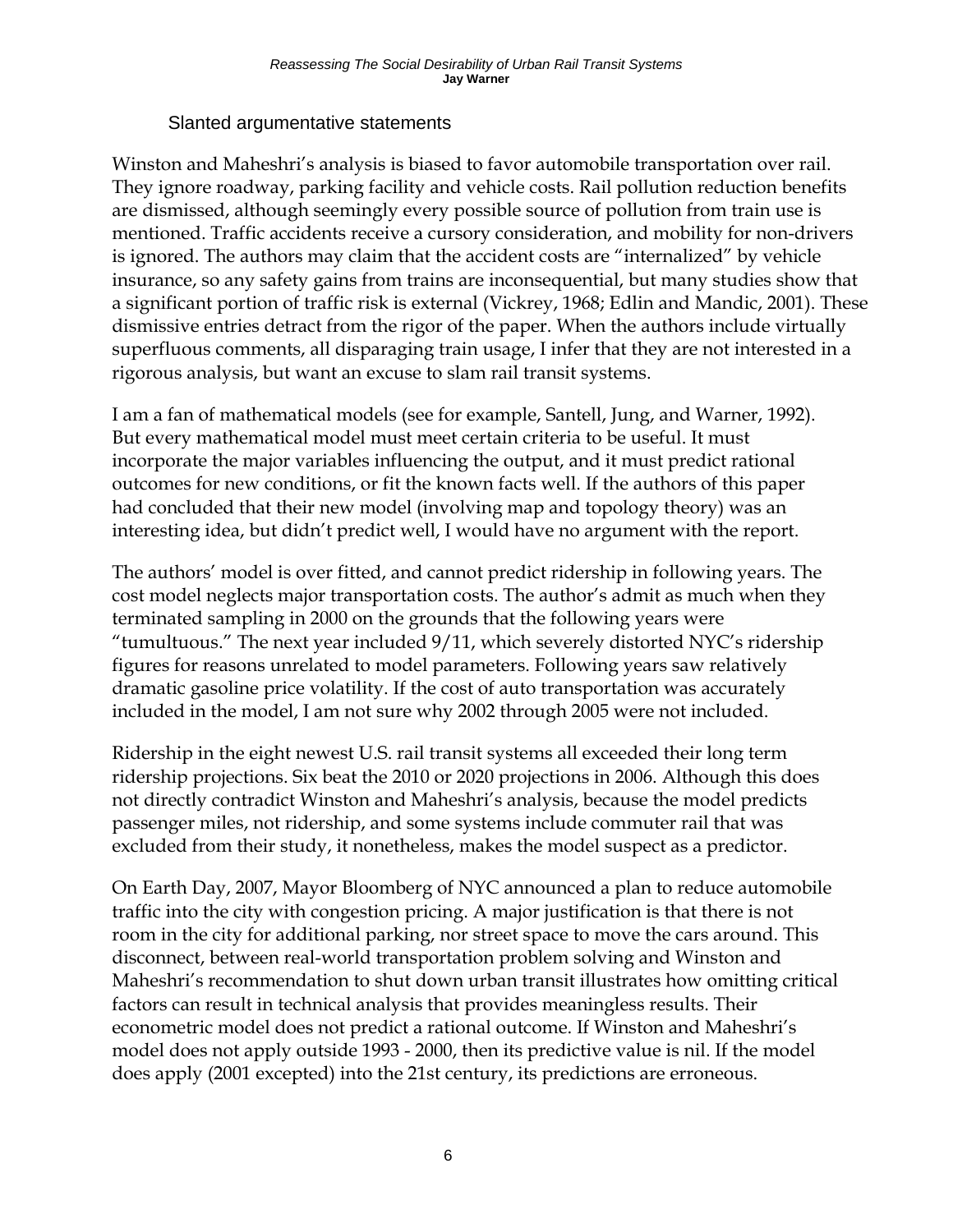When a model utterly fails to fit the situation, objective analysts can conclude that critical parameters were inadvertently left out, that the input data failed to include significant aspects, or that data failed one or more of the data structure assumptions required for the mathematical analyses. The authors of this paper do none of these; they persist in believing the model. They do not perform the most fundamental and important test of an analytic model; they do not ask, "is this model reasonable?"

#### **Conclusions:**

- The analysis excludes commuter rail -- transit from suburbs to metropolitan areas. This would be a major oversight for evaluating inherently multi-modal transit networks.
- The cost of destination parking for alternative transport is not considered. The authors may underestimate highway congestion costs for alternative transport. Destination street congestion costs are not considered. Some train benefits are neglected, or willfully dismissed.
- The authors do not include alternative costs of transportation for non-drivers.
- The authors' treatment of pollution reduction benefits is intellectually questionable at best, and deceptive at worst.
- Due to auto correlation, statistically independent data is restricted. New York City data frequently is an outlier, distorting possible interpretations.
- Overfitting of data gives a severely distorted picture of model precision, and raises questions of predictive validity.
- Tests of exogenicity may be misinterpreted, hiding significant relationships of the data.
- Inherent characteristics of the data make the mathematical model suspect, limiting the significance of any conclusions.
- The model predicts that the most socially beneficial action would be to shut down all urban train systems, a result that in New York City has recently been flatly contradicted. Ridership from 2002 to 2006 on the eight newest systems has also indicated the invalidity of this conclusion.
- The analytic model either does not apply beyond 2000, or does not predict accurately. Therefore, its usefulness to planners and payers is nil.